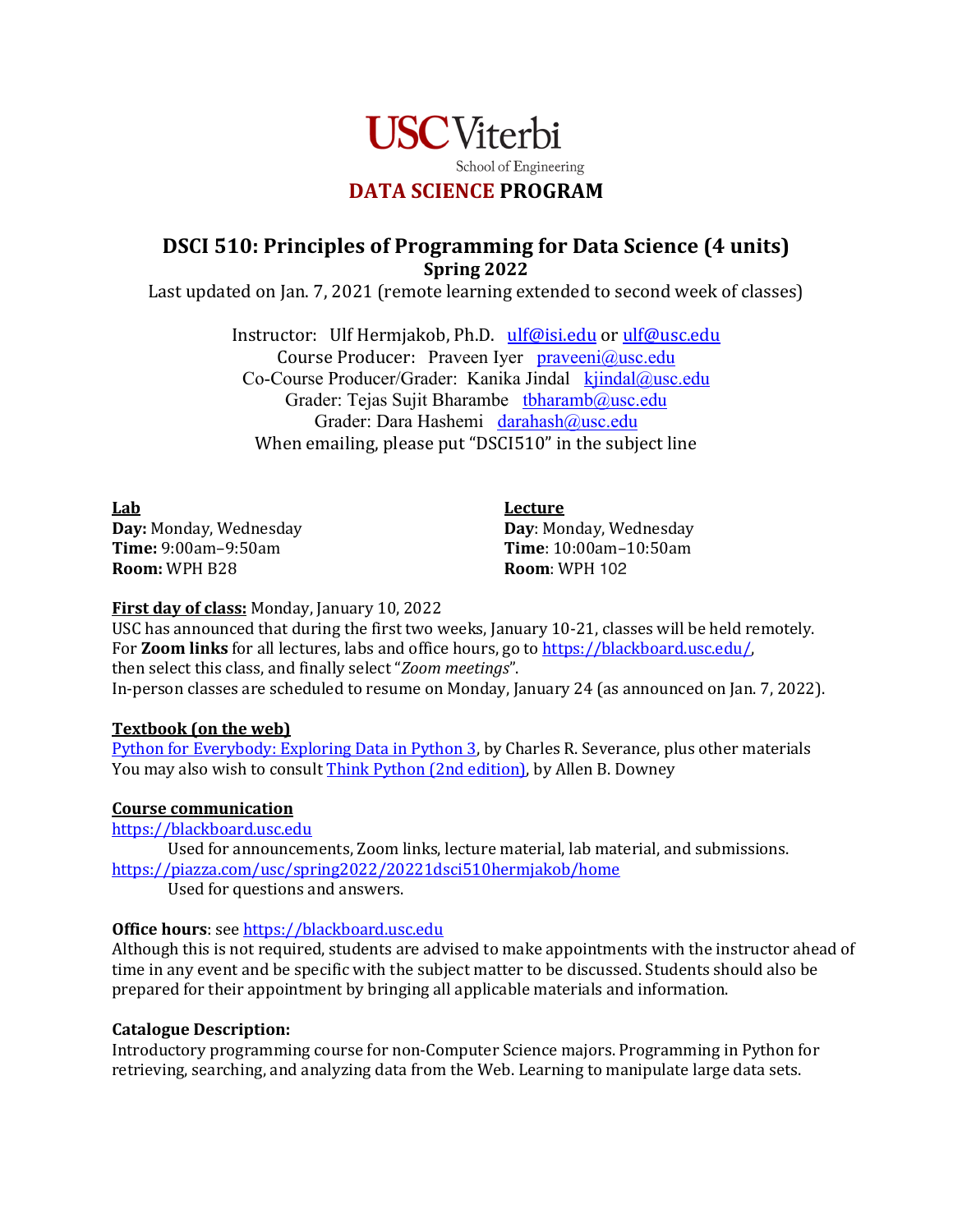### **Expanded Course Description:**

This course is designed to serve as an introduction to computer science concepts and basic programming skills that are specifically geared toward Informatics, and forms a part of the introductory coursework for the program in Communication Informatics. The main objective of this course is to introduce the fundamental concepts behind general computer science and programming, and to give students practical hands-on experience reading and writing computer programs, in order to give them the tools to manipulate large data sets.

The course is designed to be accessible to non-Computer Science major students with little or no programming experience, and emphasizes writing programs that are capable of retrieving and manipulating large amount of data. The first half of the course focuses on Python as a first programming language, while the second half of the course covers selected advanced topics including data visualization, web scraping, database access, and more.

The course will combine lectures, labs, in-class discussion and problem solving, readings, written homework assignments, a mid-term exam, and a final project.

#### **Course Objectives:**

The objective of this course is to train students to write computer code capable of manipulating large data sets. Specifically, students successfully completing this course will achieve two main objectives:

- 1. Acquire basic concepts in computer science and programming.
- 2. Develop sufficient proficiency in Python to write applications capable of retrieving, searching, manipulating, analyzing, and displaying data.

### **Methods of Teaching:**

The primary teaching methods will be discussion, case studies, and lectures. Students are expected to perform directed self-learning outside of class which encompasses, among other things, a considerable amount of programming practice.

There will a midterm exam. There will also be homework assignments and a final project. There will be weekly lab meetings.

Students are expected to have access to a computer that can run the Python programming language and a web browser, and to bring it to class. Beyond that, no special computing facility, hardware or software will be necessary for this course.

#### **Grading Scheme (still subject to change):**

Homework Assignments: 20% Lab: 25% Mid-Term: 25% Final Project 30% **Total 100%**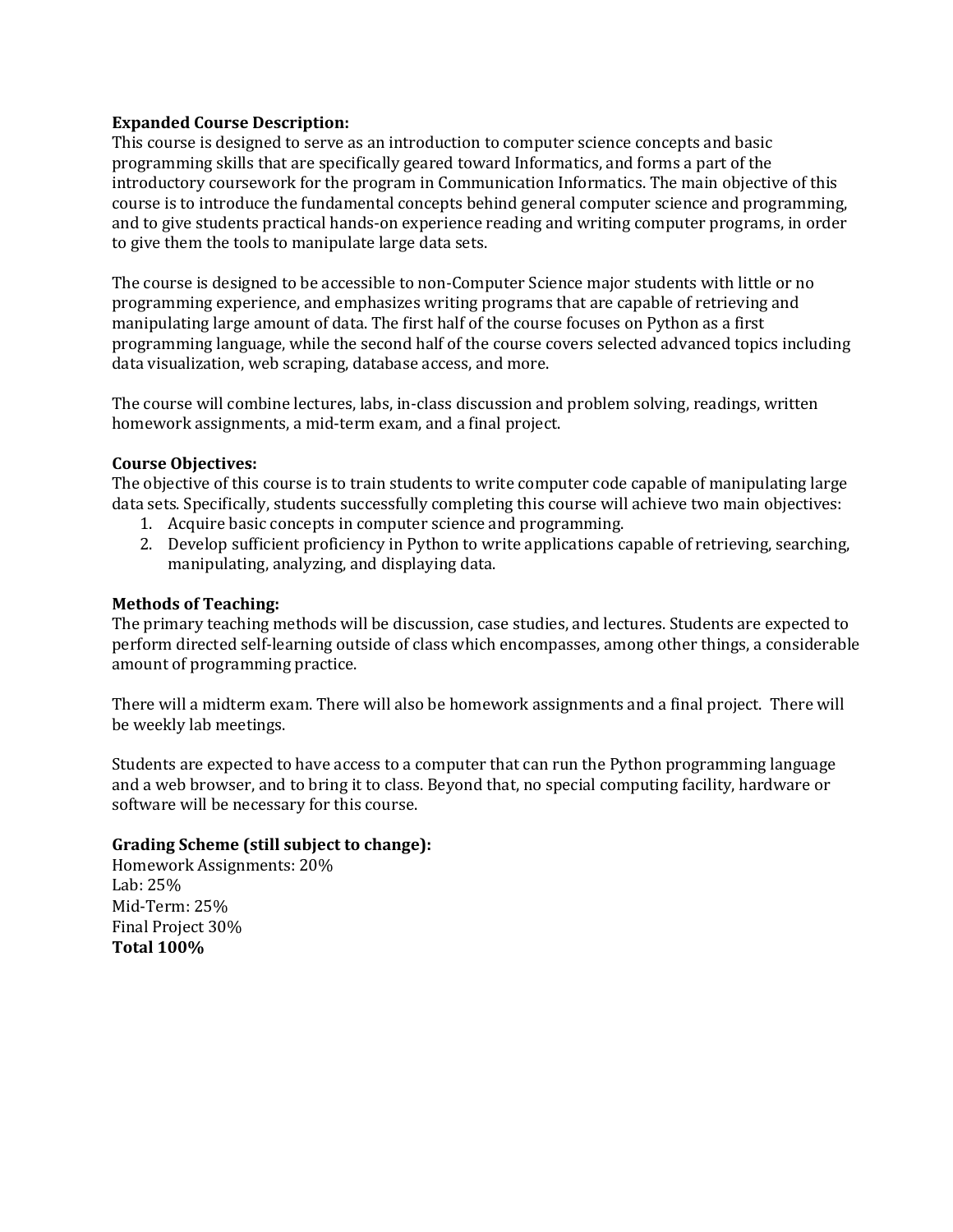Grades will range from A through F. The following is the rough breakdown for grading:

 $94 - 100 = A$   $74 - 76 = C$  $90 - 93 = A - 70 - 73 = C$  $87 - 89 = B + 67 - 69 = D +$  $84 - 86 = B$   $64 - 66 = D$  $80 - 83 = B - 60 - 63 = D$  $77 - 79 = C +$  Below 60 is an F

Grading for the course will be based on four or five major components:

1. LABS - There will be laboratory assignments given [roughly] every week. These assignments reinforce the content discussed in lecture. They are to be completed individually, during the lab session. Unless explicitly stated otherwise, late submissions are not permitted.

2. HOMEWORK – There will be a number of assignments given throughout the semester. Assignments may include exercises from the textbook, and may include additional questions from other sources. Each student is expected to submit the completed assignment when due. All homework assignments are to be submitted individually and students will receive individual scores. Guidelines and additional information will be developed to provide a common vernacular for the assignments. It is crucial that students turn in whatever they have completed on the due date. NO assignment will be accepted late. An incomplete grade will be granted only under the conditions called out in the student handbook, SCAMPUS, which is available online, http://scampus.usc.edu.

3. MID-TERM EXAM – A written exam, roughly halfway through the term, covering material taught up to that point.

4. FINAL PROJECT – A final project that builds on the techniques taught in class. The final project will be a programming assignment that addresses a data informatics task. The project will be assigned by week 11, so that students will have about 4 weeks to complete the project.

#### **Class Communication:**

Blackboard at USC and/or email will be used for class communication.

#### **Books and Readings:**

All books, papers or reports will be available to students via the web. A hardcopy version of the textbook can be purchased if students wish to do so. It is not required.

#### **Required Reading:**

Python for Informatics: Exploring Information. Charles Severance. An open textbook, available online. Potentially other texts, videos and resources from the internet.

#### **Class Structure & Schedule:**

Class sequence, dates and topics are subject to change as the semester proceeds. Any revisions will be noted and announced in class in advance.